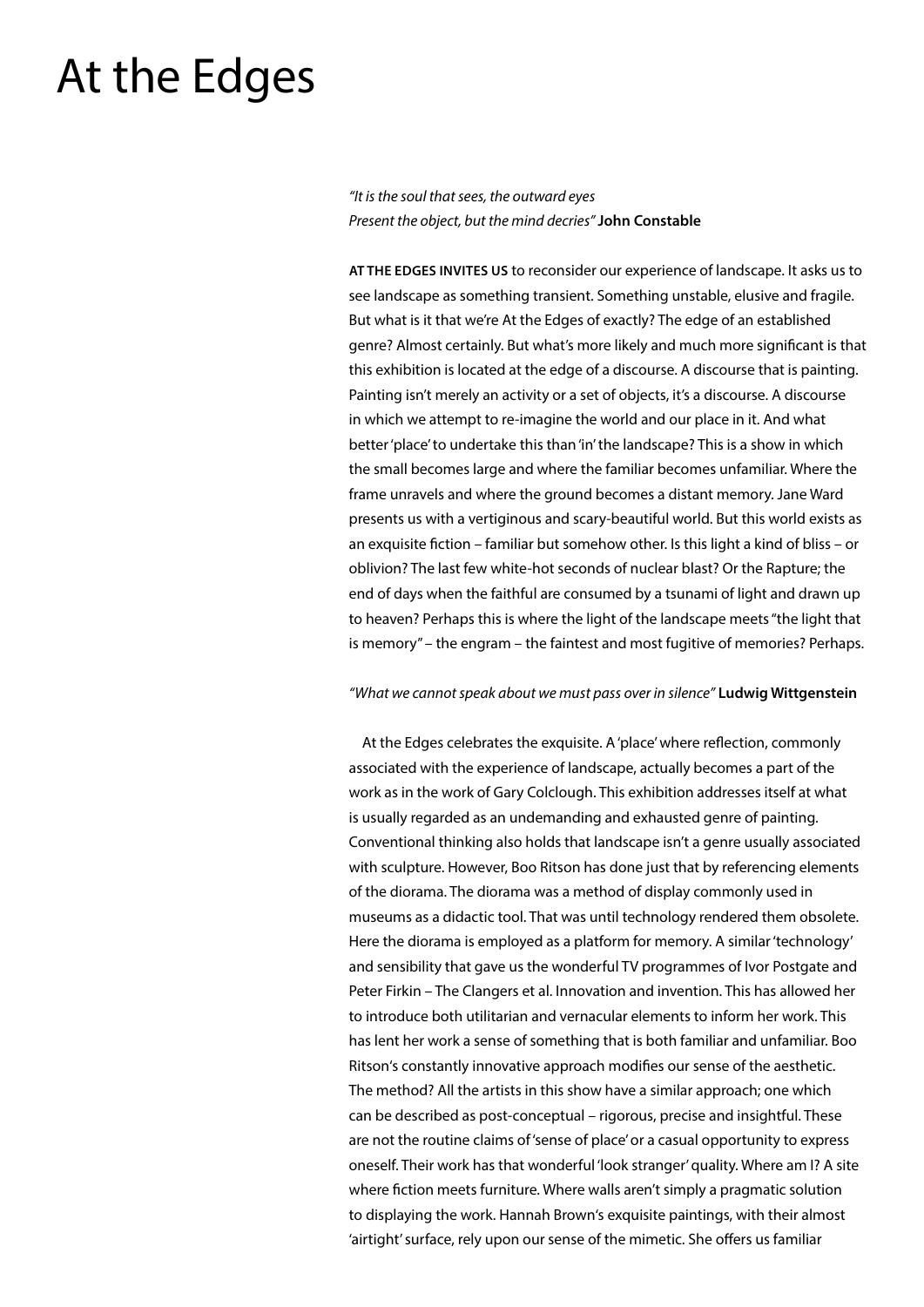memories, connections and boundaries; we do the rest. Being in the landscape is an immersive experience. It's this sense of immersion that all of the artists involved in At the Edges bring to their work.

## *"I am anxious that the world should be inclined to look to painters for information about painting"* **John Constable**

The exquisite relies on attention to detail and knowledge. It also demands skill, something that's in short supply. The assumptions that give credence to actualism are banished. Expression can take many forms. Expressionism however, is seen primarily as rhetoric these days. If there's anything left to say about landscape, it has to involve insight. Hannah Brown's still and exquisite paintings have a quiet authority about them that reminds me of the paintings of Giorgio Morandi. In the current multi-media-malestrom it's a high risk strategy to 'speak' so softly but that's what makes Hannah Brown's work so ambitious. The subtleties, the play with the familiar and the sense of inference, imbue her work with a sense that something is awry. The sense of 'did she or didn't she?' and a general sense of unease are reminiscent of William Trevor's memorable collection of short stories, entitled *"The Hill Batchelors".* Trevor is a master of ambiguity and inference. And like Trevor, Hannah Brown employs a sense of unease and menace. Ambiguity is a powerful tool – not to be confused with vagary which is what happens when concentration lapses.

### *"I am showing my pupils details of an immense landscape which they cannot possibly know their way around"* **Ludwig Wittgenstein**

The atomised or vapourising sense of image that Jane Ward employs is reminiscent of the last five minutes of Michelangelo Antonioni's film *Zabriskie Point.* Devastating. Jane Ward's work isn't simply disorientating; it's as if an alien had visited earth and had to describe it using other-worldly language. Her manipulated images resist our expectations. Nothing is still. Nothing is resolved and nothing is finite. The sense of being 'adrift' has seldom been realised as powerfully without resorting to depictions of violent of aberrant behaviour. Jane Ward's world is as distant and intangible as George Herrimann's wonderful Kokomo County, the home of Krazy Kat and Ignatz Mouse. Herrimann's landscape is never the same in any two consecutive frames. Ward's world.

#### *"An artist who is self taught is taught by a very ignorant person indeed"*  **John Constable**

Most depictions of landscape refer implicitly to not one but two locations. The 'place' or 'view' and the other the 'viewer' or the place from which the viewing takes place. This is reciprocity. Sounds simple enough but reciprocity is the psychological cement that maintains society. Reciprocity relies upon imagination and empathy. Empathy is the ability to understand what it is to be other. An act of generosity? Definitely.

*"I am you, as you are me as we are all together. I am the walrus"*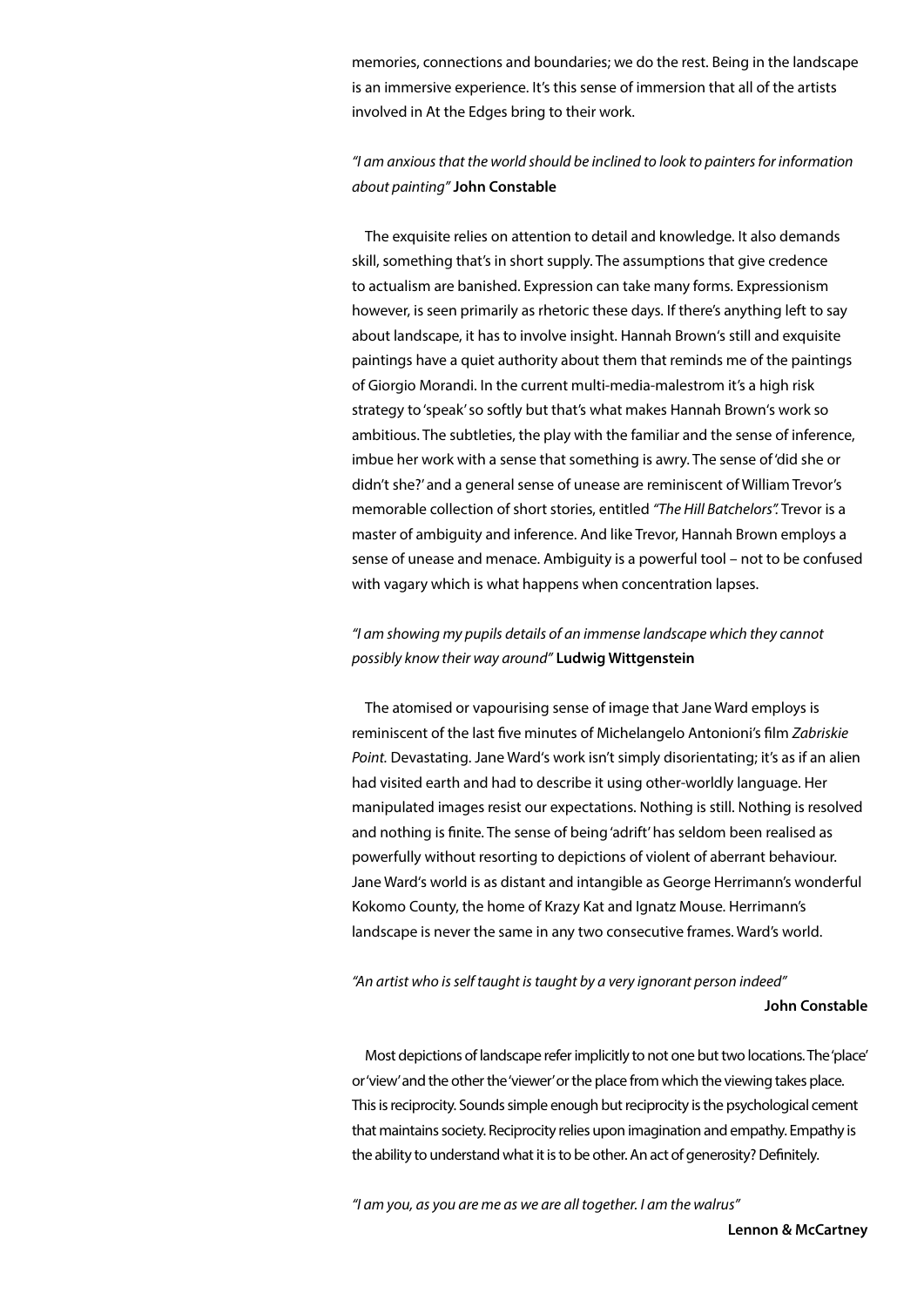At the Edges is a celebration of curiosity and the incongruous. Boo Ritson makes the most elegant and prescient landscapes that start as photographs of her back garden in Chesham, deep in Metroland. But once cut and collaged they take on the appearance of the Atacama Desert. Buckinghamshire becomes the Andes. Climate change takes on a new meaning – without recourse to didacticism or moralising. Second order meaning – the referencing of other paintings, sculpture, films, television, books and photographs in a work became a central tenet of post modernism. It has came to dominate academic painting over the past 30 years. Anyone attempting to refer to their direct experience – or first order meaning – is regarded as naive and marginalised. This is academic orthodoxy and like all orthodoxies is becoming dogma. Reclamation is what distinguishes this show. The precision of Gary Colclough's work is simply breath-taking. The curious mixture of exquisite pencil drawings, scientific grade mirrors and veiled references to sacred and Islamic geometry produce objects that reflect cultural pluralism. Once again, a 'small still voice' that has assumed a disproportionate sense of authority. A small wonder in a 'big cold world'. A clear testimony to reflection and concentration, without which they wouldn't exist. Gary Colclough's work displays a strong sense of simile. This means that it's hard to resist the temptation to see his work as 'reminiscent'. But like so much else in the show, it's a synthesis.

#### *"Talking to a lawyer about pictures is something like talking to a butcher about humanity"* **John Constable**

At the Edges draws on a panoply of contemporary practice. After the hell of the First World War there was a 'return to order'. This was apparent in the neo-classicsm of Picasso and Leger. Similarly, a sense of re-evaluation is evident in this exhibition. This is demonstrated in the commanding display of intelligent and exquisite precision, reflective skepticism and common or garden curiosity. Hannah Brown's trig points recontextualize her painting. Jane Ward's manipulated photographs are 'expanded' by the analogue. She embraces the idea of tactility and all it's anthropomorphic connotations. Touch is usually regarded as something alien to the digital. Boo Ritson's re-imagining of the diorama and the vernacular tradition are fascinating. Gary Colclough's work conflates elements of the gothic with twentieth century minimalism. His tiny drawings are invariably monochromatic, this lends the work a sense of being 'in progress' or provisional because it is reminiscent of four colour separation in which only the first colour has been laid down. Contingency. Gary Colclough's work also seems to reference esoteric or ritual objects like the 'prayer batteries' of The Aetherius Society. The connections abound – incessantly. Naming things is habitual but attributing value and meaning is quite another matter. At the End.

*"I am going outside and may be some time"* – **Captain Lawrence Oates**

**Graham Crowley,** London 2013.